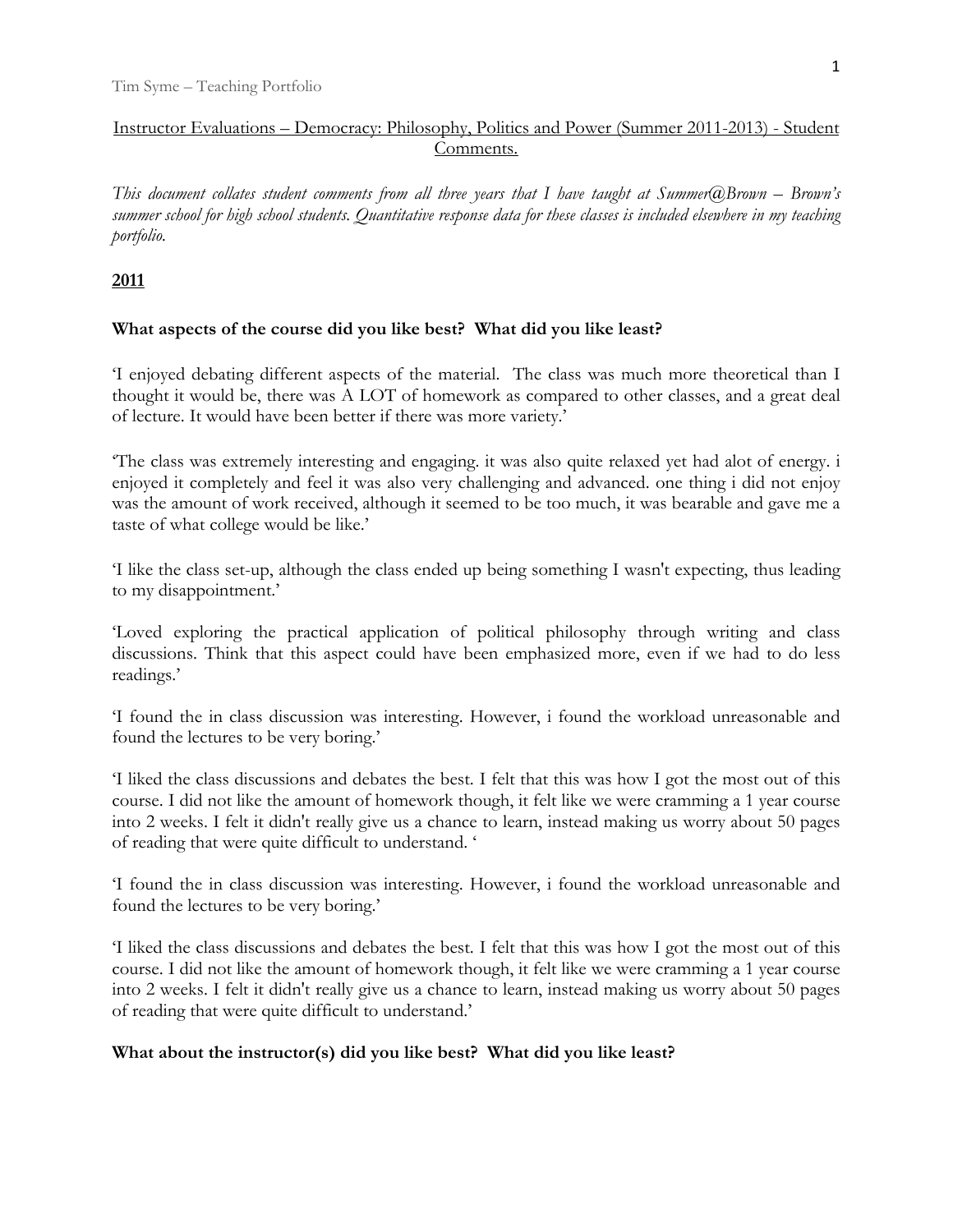'I mostly enjoyed debating with him, and having discussions that sometimes extended for a few minutes even outside class. As stated before, I was less fond of the sheer amount of lecture and homework.'

'Well i actually like our instructor completely. he was young, down to earth and open to all different opinions. he was also careful to explain things carefully in class. I liked that he was student as well, but disliked the fact that he hadn't ever taught a class before this.'

'Great that instructor was able to provide prompt feedback and was very approachable.'

'The instructor was likeable and very knowledgeable. However, he spent too much time talking and assigned too much homework. I would have preferred a more interactive class environment.'

'I liked that he went through things properly and made sure that everybody understood, even if that meant explaining extensively. I don't really have any complaints except for the amount of homework assigned since it was quite difficult and dense.'

'The instructor was likeable and very knowledgeable. However, he spent too much time talking and assigned too much homework. I would have preferred a more interactive class environment.'

'I liked that he went through things properly and made sure that everybody understood, even if that meant explaining extensively. I don\'t really have any complaints except for the amount of homework assigned since it was quite difficult and dense.'

### **2012**

### **What aspects of the course did you like best? What did you like least?**

'Some of the readings were interesting, though some weren't. What bothered me about this course was that I didn't feel like the teachers were actually teaching me anything- like we discussed readings a bit and they led us to think about stuff that way, but there wasn't any real teaching other than what came from the readings. I wish we had been taught more of the history rather than just going over readings.'

'I liked the work outside of class, but the class discussions themselves were very long, and not always stimulating. It's biased of me to say that though, since philosophy and politics aren't the areas that I am interested in studying.'

'I liked how we analyzed abstract ideas in class (Cosmopolitanism, Critique, Utopia) and then applied these concepts to our personal ideas and current relevant issues.'

'I loved the structure of the course. It was extremely organized and clear what exactly the teacher demanded of me. The material itself is very fascinating. I find that politics is a very important topic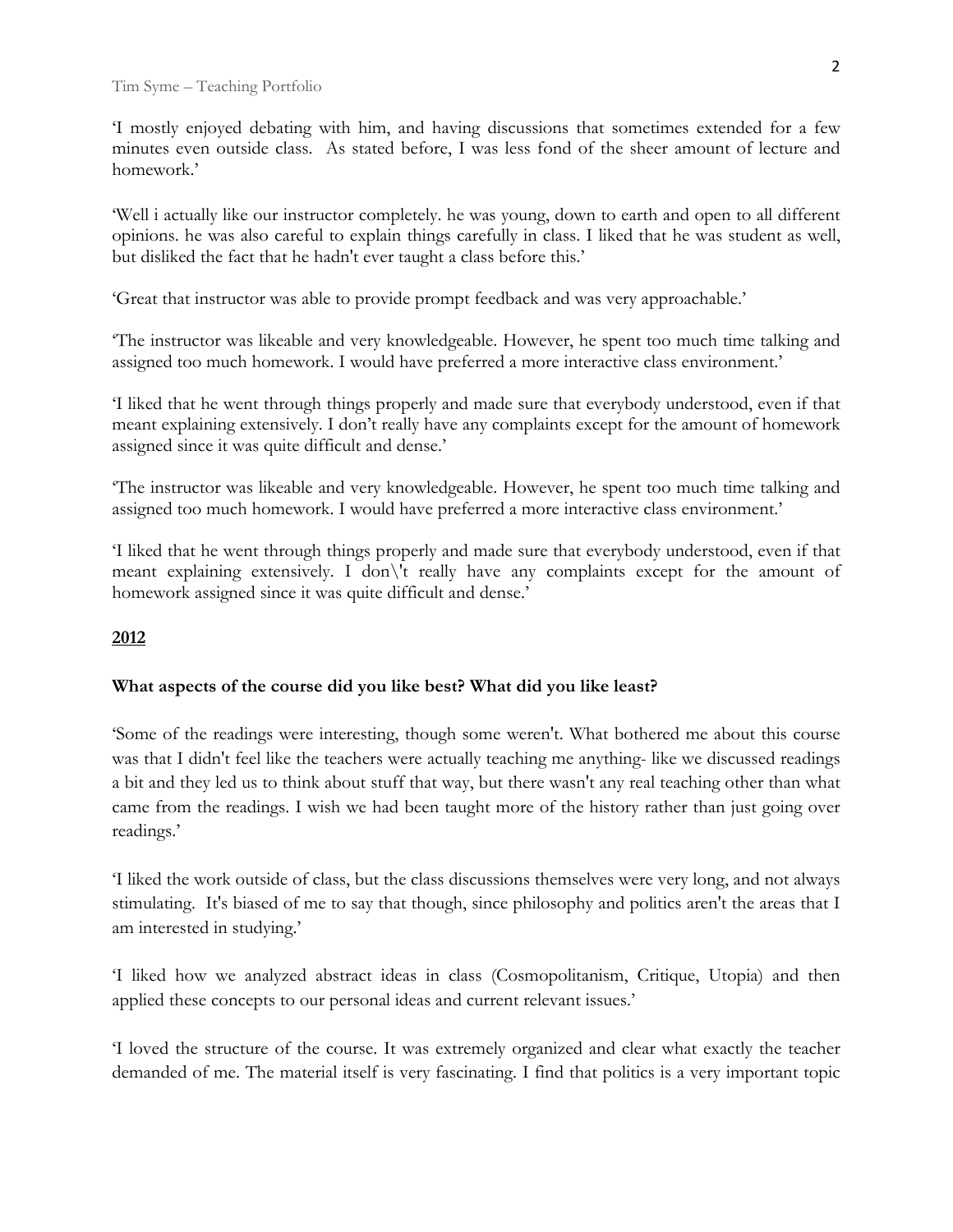that teenagers should become informed about. You should definitely keep this class for the summers to come.'

'The best parts of the class were the heated discussions and debates. The worst parts were some of the reading.'

'What I liked best was when we were discussing the ideas of a utopia. What I liked least was the topic assignments.'

'-I liked discussions and debating about current events -I disliked talking about critique and utopias.'

'I loved the fact that we did not have any tests or quizzes, but rather had a very long discussion throughout the class. The discussions were fascinating, but sometimes they often led to nowhere and it grew to be frustrating. I did enjoy what we were talking about, but for a class that is supposed to be about democracy, we did not talk much about democracy. Still, I enjoyed discussing utopian visions and applying them to political situations, and I thoroughly loved the final project. But to be honest, we should have had a stronger definition of what politics are, because I think there were almost too many interpretations of it.'

'I liked the debates on the issues

I wasn't a fan of the theoretical reading (yet I understood they were necessary)'

'I enjoyed the discussions I had with my classmates and appreciated the variety of perspectives and backgrounds displayed. My main criticism is that our final project assignment was very unclear until the middle of our last week, and I would've wanted to understand what it would be earlier on.'

### **What about the instructor did you like best? What did you like least?**

'He didn't teach much, just went over the readings (see previous note).'

'My instructor was very respectful and friendly, asked us to analyze our points of view very carefully as well. However, I don't think he'd had much experience teaching, since it should be obvious that sitting around and talking for 3 hours bores most students.'

'Tim and Coleman were exceptional. It was truly an honor to be instructed by them. Although the work was conceptual and demanding, they kept us engaged and interested with discussions and readings.'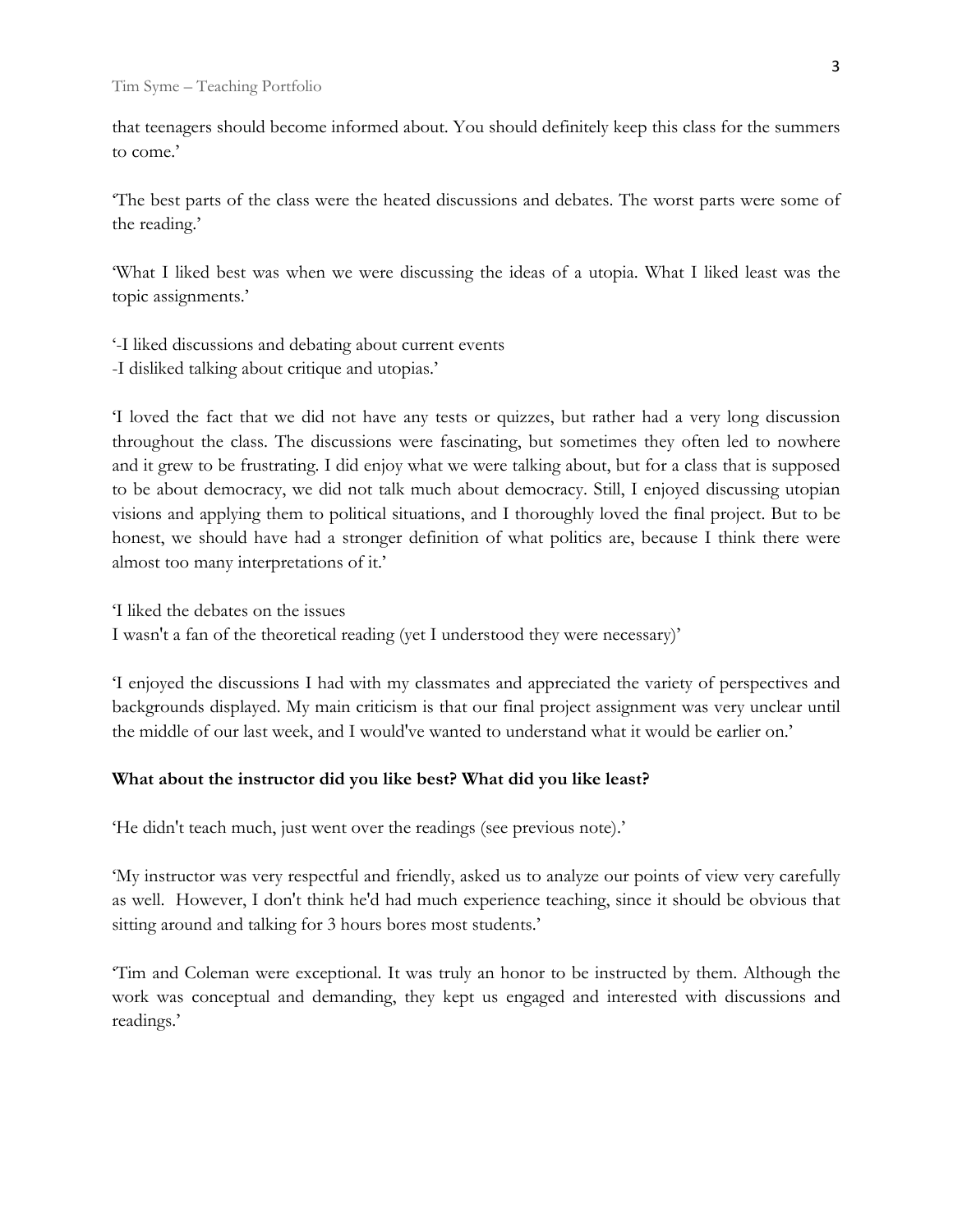'I really enjoyed how easy it was to connect with Tim. I also thought he was very willing to answer any and all of our questions. I think he may have thought we knew more about political philosophy than we actually did initially.'

'My professor was extremely well informed. Not only was he clearly a very smart man but he taught the material in a clear, concise manner. I only wished he didn't assume the amount of information we knew outside of the course. It would have helped if he went down a level and truly taught us the material rather than lecture us. Other than that, he was very interesting and I truly enjoyed the structure and organization of this class.'

'The instructor was very clear, knowledgeable, and able to bring the best out of the students. That said the instructor lacked time management.'

'What I liked best about the instructor was our discussions. What I liked least was his disorganization of the final project.'

'-Very well spoken and appeared to be very educated about the topic. -Least- The course was not what I expected it to be'

'I think the instructor just has to be a bit more eloquent in his speech and know what he is trying to get across. I thought he had a wonderful sense of humour and he was obviously very bright, I just think if he were a bit more precise and had set goals the class would have been better.'

'I liked his engagement with the class I disliked how he was a bit unclear with the homework assignment at times'

'I liked how approachable Tim was and how he brought to light perspectives that were new to me. I think he could have been better at cutting off our discussions (which became rather long and protracted, as everyone wanted to say just one last thing ad infinitum).'

## **2013**

### **What aspects of the course did you like best? What did you like least?**

'I really enjoyed the discussions, the arguments we had, specifically when they were grounded in the real world. What I liked least were the more metaphysical discussions that seemed too abstract to completely grasp.'

'I really liked that we were able to do everything online (no bought textbook) and that the class was so small, which encouraged group discussion. I didn't like that it was all reading based and that sometimes we would see in class what we read two nights before. I felt that there wasn't enough time.'